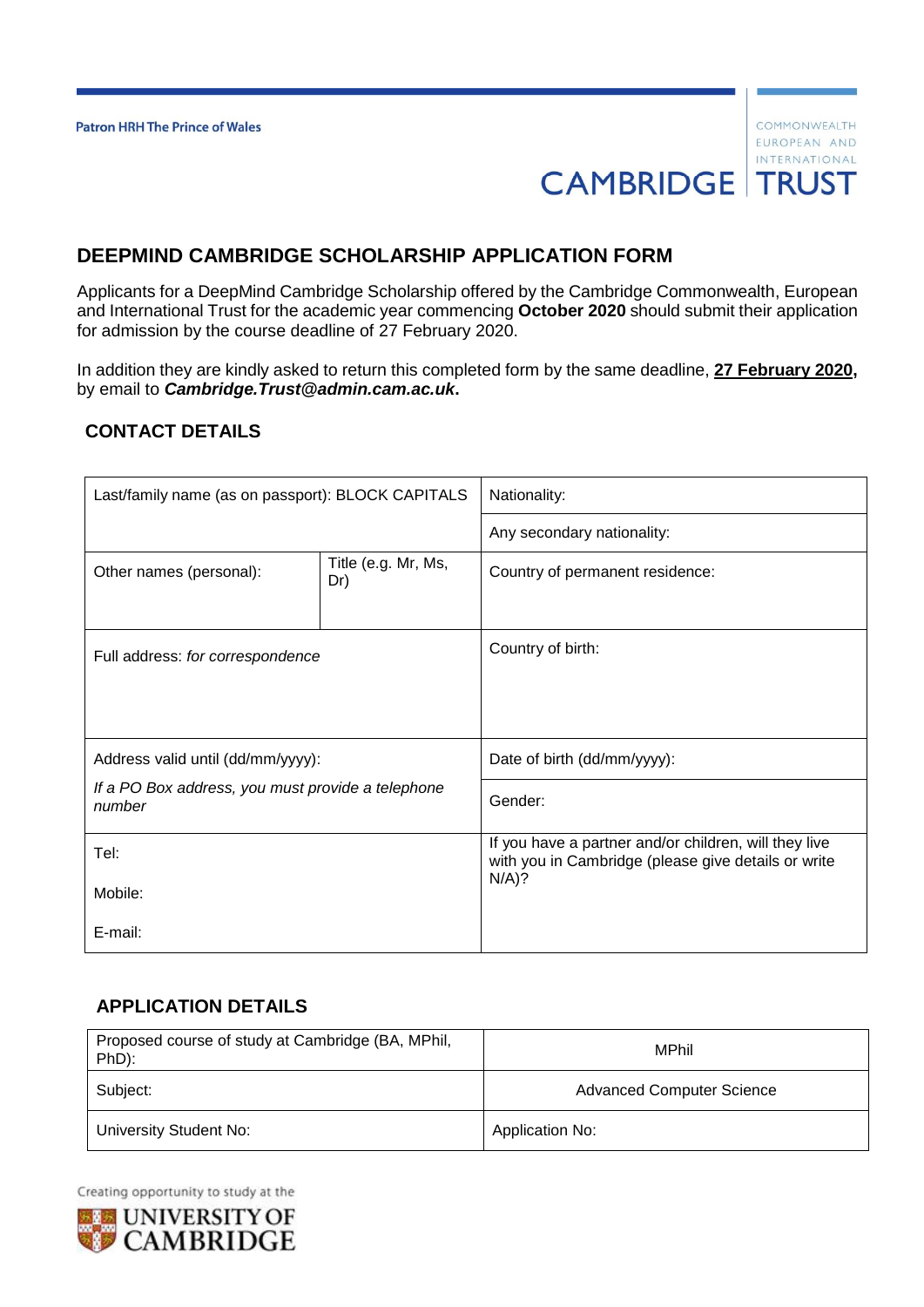## **PERSONAL STATEMENT**

Please describe the reasons why you are applying for the **DeepMind Cambridge Scholarship** according to the following eligibility criteria:

- you are from an under-represented group, i.e. female and/or 'Black African', 'Black Caribbean' or 'Black Other' ethnicity,
- you are resident in the UK or a country of the EU

Please describe how you envisage the scholarship would help in your future career.: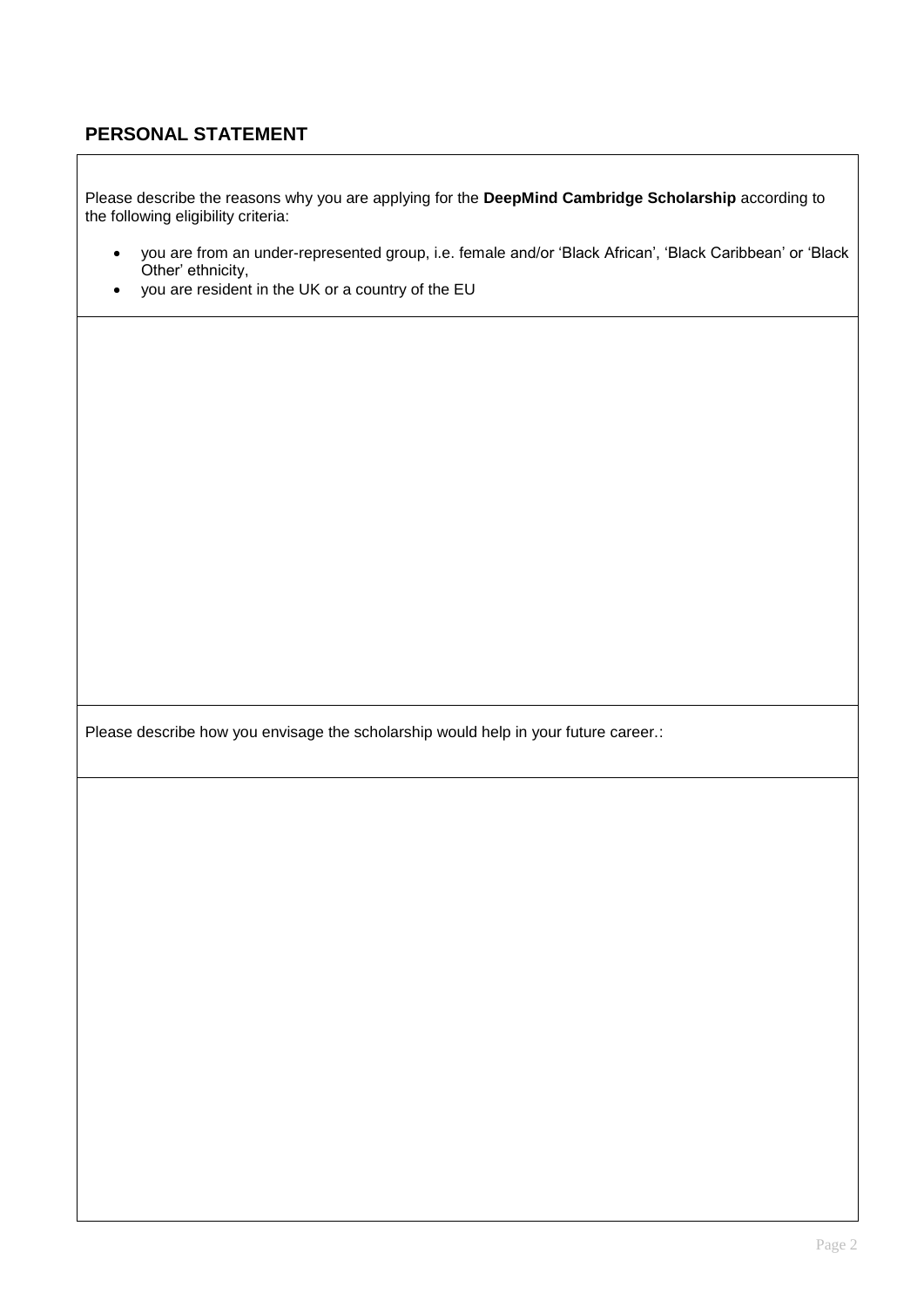## **FINANCIAL DETAILS**

Many of the scholarships offered by the Cambridge Trust require evidence of demonstrated financial need, so your assistance in filling in the financial section will be much appreciated. Applicants who are not successful in winning a substantial scholarship may be considered for a means-tested, part-cost award by the Cambridge Trust, if appropriate.

**Financial guarantee required by Cambridge** for your offer of admission if you have one: University/Course fee £ **Living costs £ Total £** 

**Funds you are confident of raising annually to finance your course.** Please give as much detail as possible of the funds you are able to raise annually. Note: this information is only used by the relevant funding bodies and will in no way affect your application for admission.

| <b>Source</b>                                                                                                                                                          | <b>Details</b> | £ a year |
|------------------------------------------------------------------------------------------------------------------------------------------------------------------------|----------------|----------|
| <b>Scholarships and grants</b>                                                                                                                                         |                |          |
| Please give details of any scholarships and/or grants<br>that you have secured for your course at Cambridge                                                            |                |          |
| <b>Personal funds</b>                                                                                                                                                  |                |          |
| Please give the source(s) and amount(s) of any<br>personal funds you are able to contribute towards the<br>cost of your course (e.g. income, savings, capital,<br>etc. |                |          |
| <b>Other sources</b>                                                                                                                                                   |                |          |
| Please give the source(s) and amount(s) of any other<br>funds you are able to contribute towards the cost of<br>your course                                            |                |          |
| Total funds available annually towards the cost of your course                                                                                                         | £              |          |
| Annual shortfall, if any, between the total funds available and the cost of your                                                                                       | £              |          |

**Please give details of any scholarships tenable at Cambridge which you have applied for (or plan to apply for)** 

| <b>Awarding body</b> | <b>Date of Decision</b> | Tenure (years) | <b>Annual Value</b><br>(E) |
|----------------------|-------------------------|----------------|----------------------------|
|                      |                         |                |                            |
|                      |                         |                |                            |
|                      |                         |                |                            |
|                      |                         |                |                            |

Note: Applicants must keep the Cambridge Trust informed if there are any changes to the information given in the questions above. In particular, they must inform the Trust if they win any award tenable at Cambridge for which they have already applied or which they are awarded subsequent to this application.